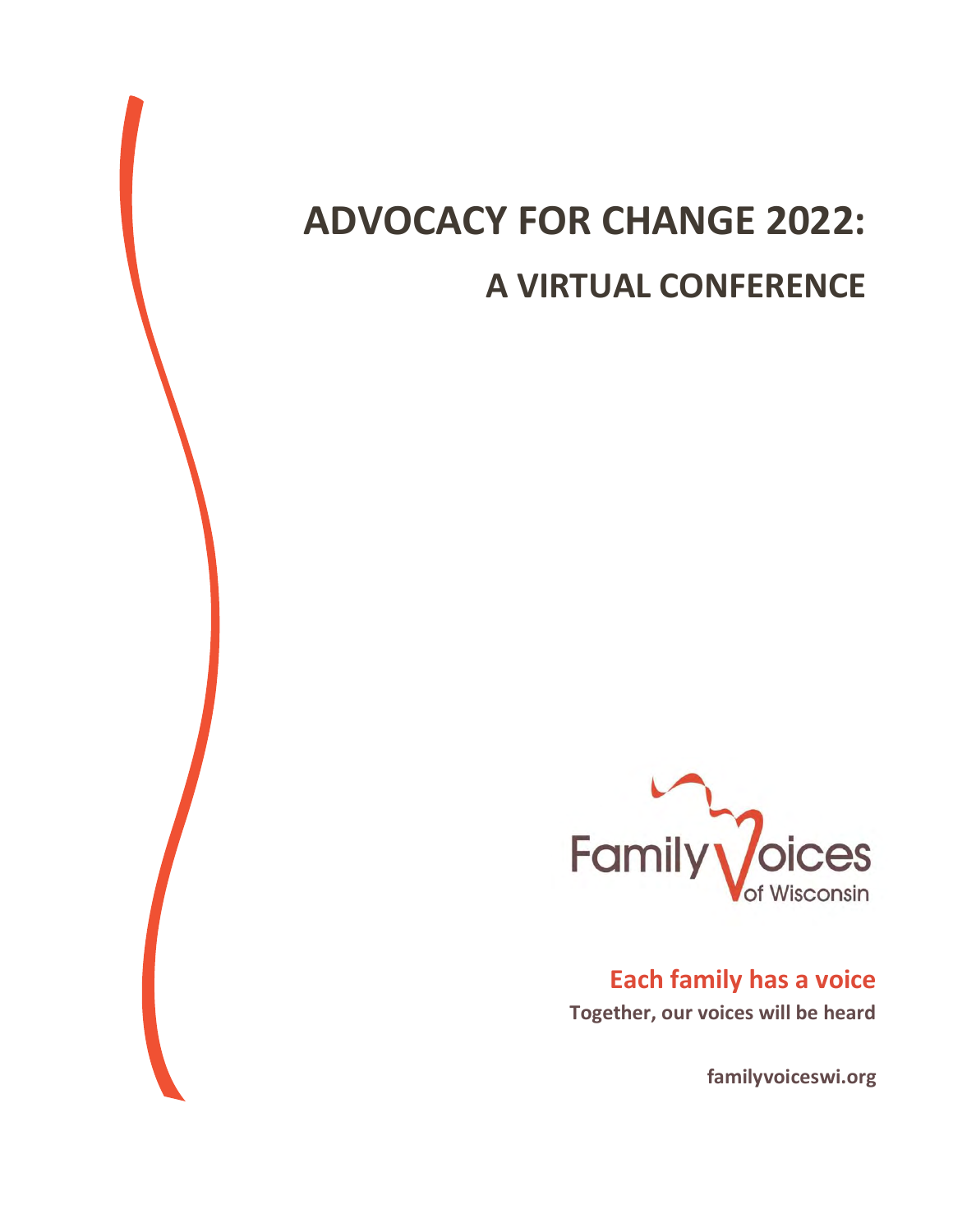

## **Advocacy for Change 2022: A Virtual Conference**

## Attendee Evaluation Summary

This year Family Voices of Wisconsin held its annual Advocacy for Change Conference (AFC) on March 23 and 24. This is the second year that the entire event was virtual, using Zoom video conferencing and providing attendees' materials and presenter video recordings via the Family Voices website.

The intent of AFC remained the same as past years: to increase attendee advocacy skills, increase knowledge of budget and policy priorities, and facilitate connections with state legislators. The scope of this conference, however, was slightly more refined than at the in-person event. This year attendees were encouraged to select from four policy areas (*below*) to develop their message to legislators. They were also asked to complete as much of the prework of reading and viewing videos as possible before the conference so the group's time could be allocated to educating attendees on current issues and crafting individual messages.

- 1. Disability Resource Centers for Children and Families
- 2. Family Caregiver Supports
- 3. Special Education Funding
- 4. School-Based Mental Health Services

Attendance for the virtual conference was smaller than in past in-person AFC conferences; 24 people registered, and of this number 12 participated. Eleven attendees identified as parents, one was a graduate student in Rehabilitation Counseling and one was a professional.

This group was highly engaged in the process, actively listening and availing themselves for coaching and question-and-answer sessions outside of conference hours. Ten participants submitted electronic evaluations for the conference and were given \$35 gift cards for completing their forms. Their replies to evaluations follow.

Overall, AFC attendees indicated that this event was extremely useful, had helpful materials, and increased their understanding of advocacy and policy. Families told us they appreciated the virtual platform that was flexible and allowed them to participate without travel or the need for childcare. During the coaching sessions, as well as on the evaluation, attendees reported that the afternoon one-on-one coaching sessions were extremely helpful and increased their confidence to speak with legislators.

We look forward to hosting Advocacy for Change as an in-person event in 2023.

For additional information about AFC please contact Family Voices of Wisconsin Co-Directors Barbara Katz **[barb@fvofwi.org](mailto:barb@fvofwi.org)**, and Liz Hecht **[liz@fvofwi.org](mailto:liz@fvofwi.org)**.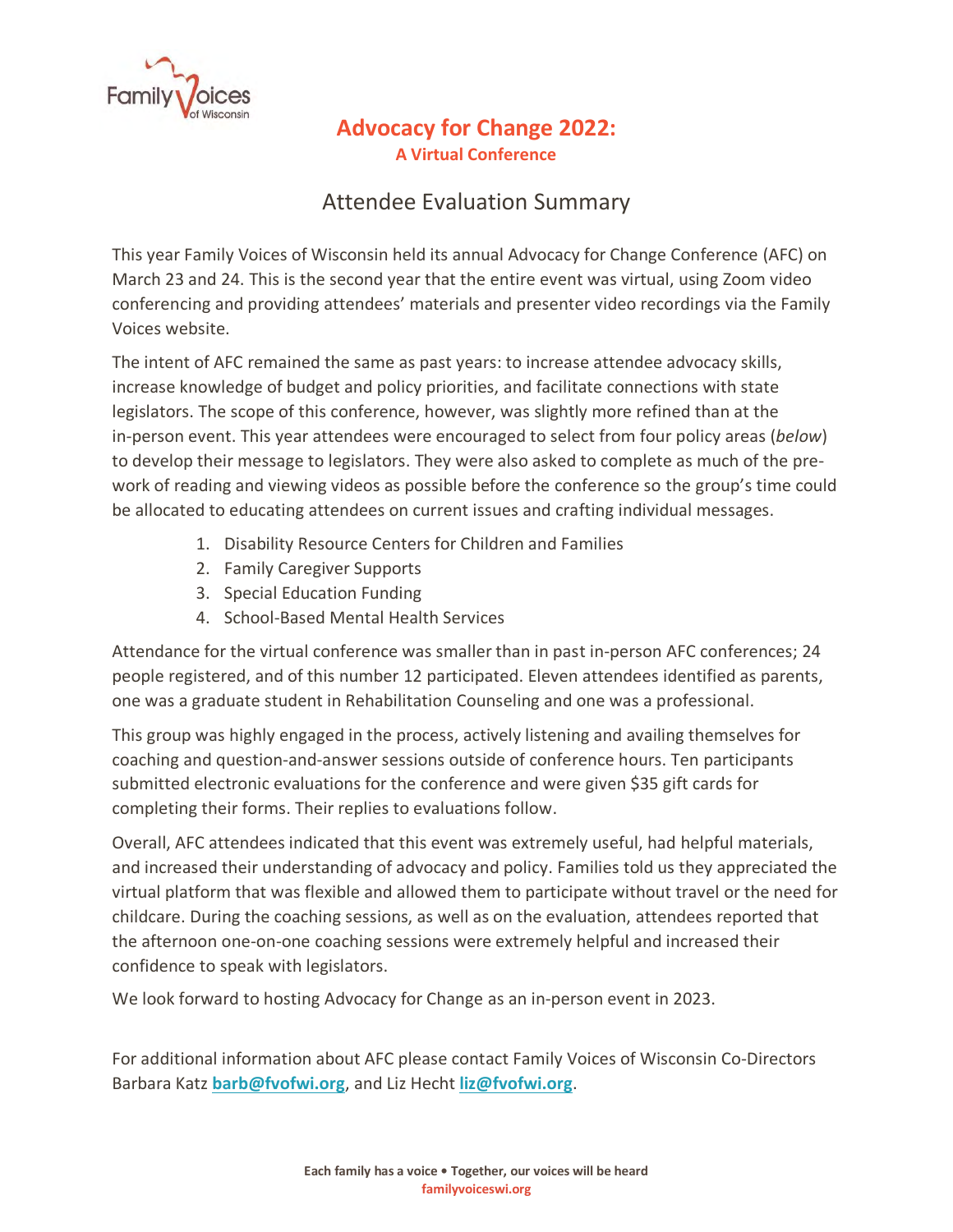1. Please rate your satisfaction with the following aspects of the training: More Details

| Strongly Agree<br>Agree                                                                     | III Neither Agree nor Disagree ■ Disagree ■ Strongly disagree |   |      |
|---------------------------------------------------------------------------------------------|---------------------------------------------------------------|---|------|
| This training was well organized.                                                           | 80.0%                                                         |   |      |
| This training had useful materials.                                                         | 80.0%                                                         |   |      |
| The virtual (Zoom) format worked well for me.                                               | 90.0%                                                         |   |      |
| The information and materials I received in advance of<br>the event were clear and helpful. | 80.0%                                                         |   |      |
| The presenters were clear and easy to understand.                                           | 100.0%                                                        |   |      |
| The time to cover the material was adequate.                                                | 60.0%                                                         |   |      |
| The training increased my understanding of advocacy.<br>and policy issues.                  | 70.0%                                                         |   |      |
| know how to contact my State Senator and Assembly<br>Representative.                        | 100.0%                                                        |   |      |
| I feel confident interacting with my elected<br>representatives.                            | 60.0%                                                         |   |      |
| know how to tell a persuasive story to impact policy<br>decisions.                          | 70.0%                                                         |   |      |
| believe that by educating my elected representatives<br>I can make a difference.            | 90.0%                                                         |   |      |
| I would recommend this event to others.                                                     | 88.9%                                                         |   |      |
|                                                                                             | 100%                                                          | 呼 | 100% |

## **IMPACT QUESTIONS**

| $(n = 9)$                                                                                                        | <b>Start of AFC</b> | <b>Conclusion of AFC</b> |
|------------------------------------------------------------------------------------------------------------------|---------------------|--------------------------|
| I know how to tell my family story to impact policy<br>decisions.                                                | 71.0%               | 100.0%                   |
| I have an understanding of current policy topics<br>that impact families who have children with<br>disabilities. | 86.0%               | 100.0%                   |
| I feel prepared to meet with my elected official.                                                                | 63.0%               | 100.0%                   |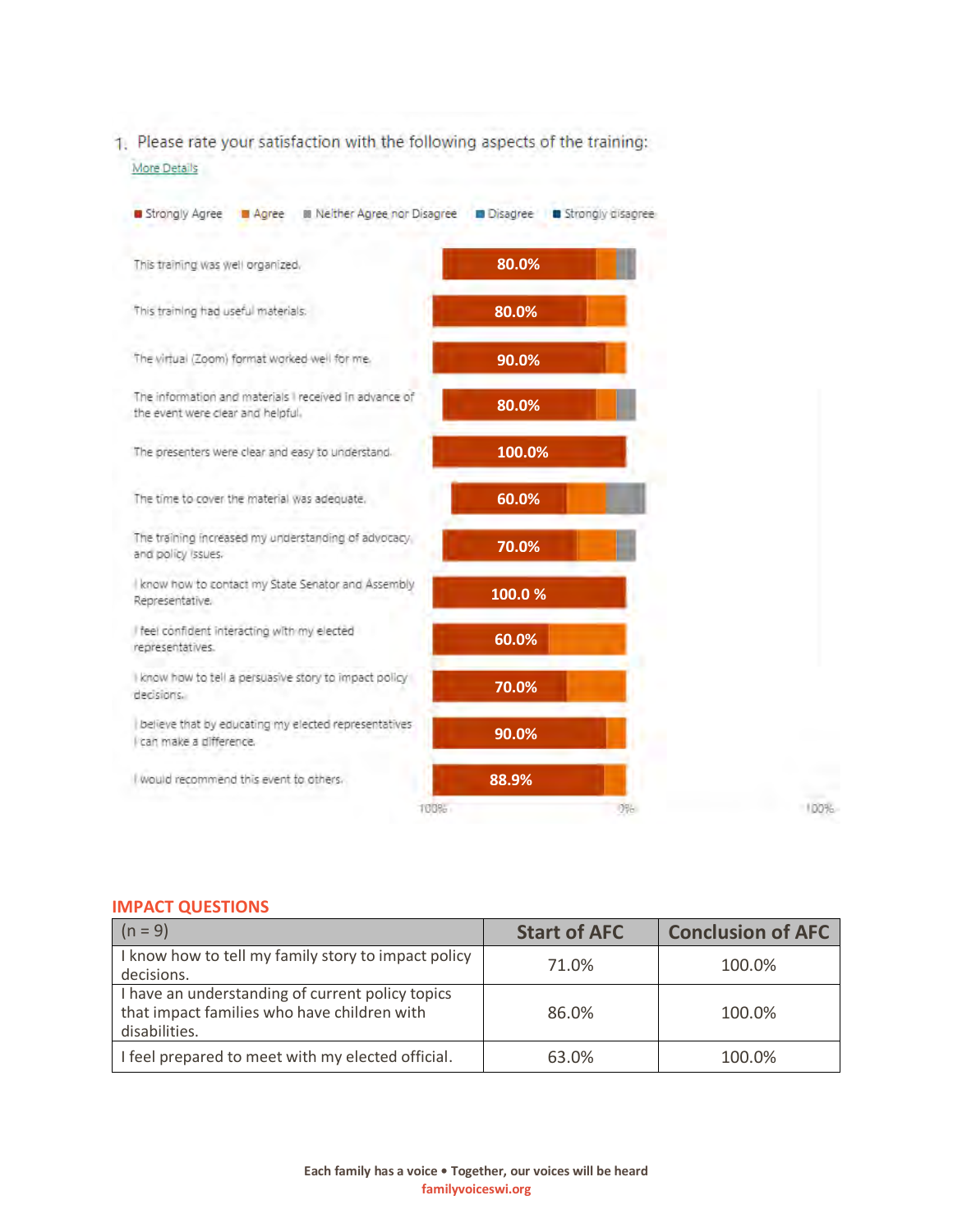What is one thing you will do as a result of this training?  $(n = 10)$ 

- Talk with other people about FVofWI because they help us as parents of children with special needs.
- Subscribe to my representative's email to stay better informed.
- Maintain ongoing communication comfortably with my elected officials.
- Continue to research and advocate for my disabled child.
- To continue the conversation and be an ongoing resource.
- Send a thank you note with a picture of my daughter to Sen. Carpenter.
- Keep up with what is happening with the budget.
- Continue speaking with my local reps.
- Refer more of my families that I work with to this group to further extend their training on how to advocate more for their family.
- Tell people about this opportunity.

What did you like best about Advocacy for Change?  $(n = 10)$ 

- What I liked the best was that all the ones who were in the meeting yesterday had the same focus on our kids, I think if all parents keep working together we will be successful in helping our children.
- The 1:1 coaching.
- The amount of information given in a clear and concise format. The materials before prepped me efficiently to make great use of my time and the conference allowed time for clarification and questions. The personalized training sessions made me much more comfortable once I had to approach my elected officials.
- The information received, felt like I have a voice and can advocate for my child and my family
- I really like the role playing between Barbara and Tim and enjoyed the coaching session with Liz- very helpful and insightful.
- This year due to work schedule I could not have time to do a one-on-one training, it is so important.
- Meeting with parents that are going through some of the same struggles and are aware of resources that I had no idea about.
- Learning how to advocate effectively.
- I didn't have to arrange my meetings on my own with the local representatives.
- Getting to know other people.